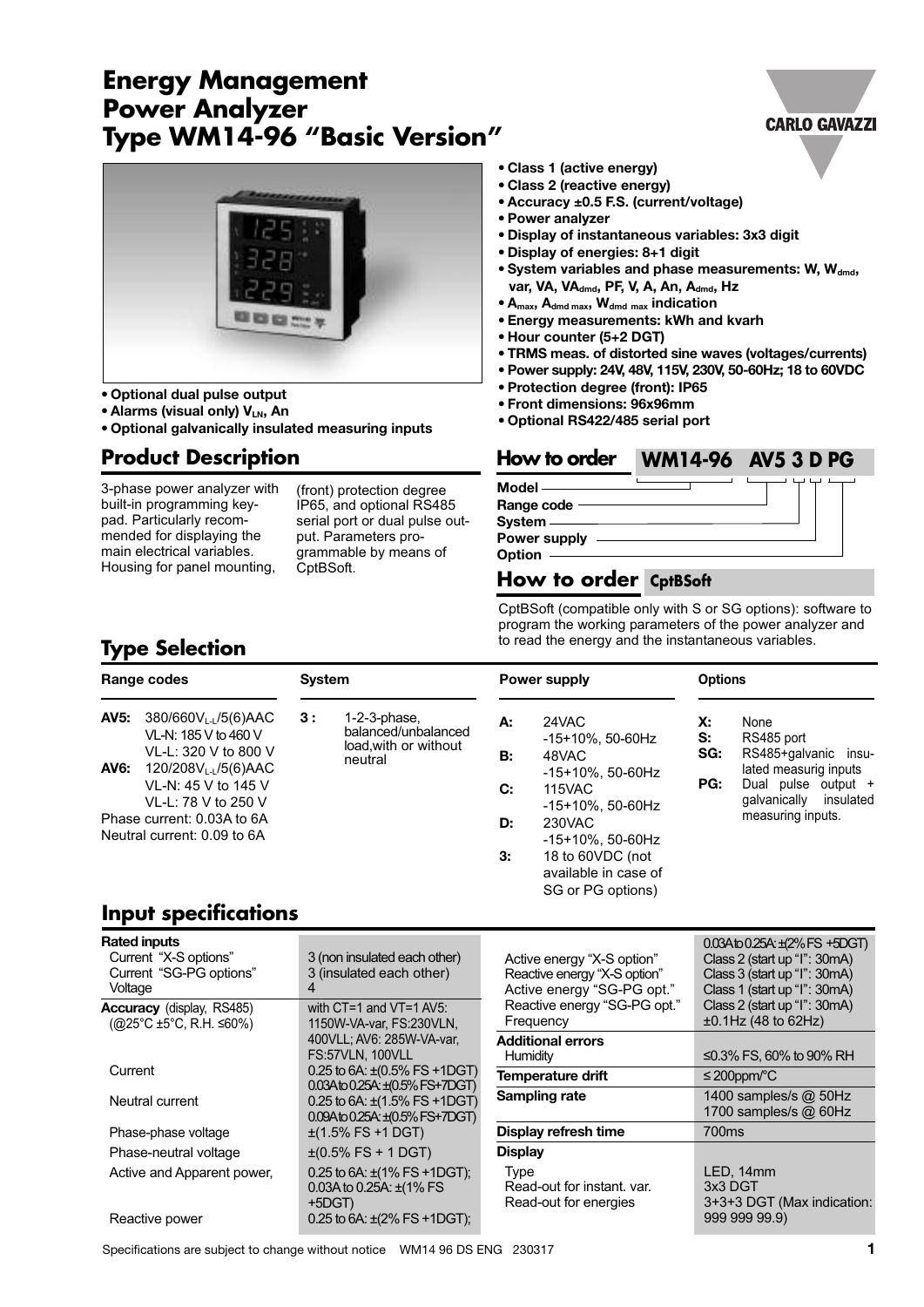

## **Input specifications (cont.)**

| Display (cont.)<br>Read-out for hour counter<br><b>Measurements</b> | 1+3+3 DGT (Max. indication:<br>99999.99<br>Current, voltage, power,                                          | Input impedance<br>380/660VL-L (AV5)<br>120/208V <sub>L-L</sub> (AV6)<br>Current             | (X-S options)<br>1 MQ $\pm 5\%$<br>453 KQ $\pm$ 5%<br>$\leq 0.02\Omega$ |
|---------------------------------------------------------------------|--------------------------------------------------------------------------------------------------------------|----------------------------------------------------------------------------------------------|-------------------------------------------------------------------------|
| Coupling type<br>Crest factor                                       | power factor, frequency,<br>energy, TRMS measurement<br>of distorted waves.<br>Direct<br>$<$ 3, max 10A peak | Input impedance<br>380/660V <sub>L-L</sub> (AV5)<br>120/208V <sub>L-L</sub> (AV6)<br>Current | (PG-SG options)<br>1 MQ $\pm$ 1%<br>1 MQ $\pm$ 1%<br>$\leq 0.02\Omega$  |
|                                                                     |                                                                                                              | <b>Frequency</b>                                                                             | 48 to 62 Hz                                                             |
|                                                                     |                                                                                                              | <b>Overload protection</b><br>Continuos voltage/current<br>For 500ms: voltge/current         | $1.2$ F.S.<br>2 Un/36A                                                  |

# **RS485 Serial Port Specifications**

| RS422/RS485 (on request)<br><b>Type</b> | <b>Multidrop</b>                                                 | Data (bidirectional)<br>Dynamic (reading only) | System, phase variables and                          |
|-----------------------------------------|------------------------------------------------------------------|------------------------------------------------|------------------------------------------------------|
|                                         | bidirectional (static and<br>dynamic variables)                  | Static (writing only)                          | energies<br>All configuration parameters             |
| Connections                             | 2 or 4 wires, max. distance<br>1200m, termination directly       | Data format                                    | 1 bit di start, 8 data bit,<br>no parity, 1 stop bit |
| Addresses<br>Protocol                   | on the instrument<br>1 to 255, key-pad selectable<br>MODBUS/JBUS | Baud-rate                                      | $9600$ bit/s                                         |
|                                         |                                                                  |                                                |                                                      |

# **CptBSoft software: parameter programming and reading data**

**CptBSoft multi** Multi language software to program the working parameters of the power analyzer and to read the energies and the instantaneous variables. The program runs under Windows 95/98/98SE/2000/

| Working mode | Two different working<br>modes can be selected:<br>- management of a local<br>RS485 network;<br>- management of<br>communication from a single<br>instrument to PC (RS232); |
|--------------|-----------------------------------------------------------------------------------------------------------------------------------------------------------------------------|
| Data access  | By means of RS485                                                                                                                                                           |

serial port.

# **Dual pulse output**

| <b>Digital outputs (on request)</b><br>Pulse outputs |                                                                |                | Electrical life: min 2*10 <sup>5</sup> cycles<br>Mechanial life: 5*10 <sup>6</sup> cycles |
|------------------------------------------------------|----------------------------------------------------------------|----------------|-------------------------------------------------------------------------------------------|
| Number of outputs                                    | 2 (one for kWh one for kvarh)                                  | Pulse duration | $\geq$ 100ms <120ms (ON)                                                                  |
| Number of pulses                                     | From 0.01 to 999 in                                            |                | $\geq 100 \text{ms}$ (OFF)                                                                |
|                                                      | compliance with the                                            |                | According to EN622053-31                                                                  |
|                                                      | following formula:                                             | Insulation     | By means of relays,                                                                       |
|                                                      | [Psys max (kW or                                               |                | 4000 $VRMS$ outputs to                                                                    |
|                                                      | kvar)*pulses (pulses/kWh                                       |                | measuring inputs,                                                                         |
|                                                      | or kvarh)] <14400                                              |                | 4000 $VRMS$ output to                                                                     |
| Output type                                          | Relay                                                          |                | supply input.                                                                             |
|                                                      | min current 0.05A@250VAC/30VDC<br>max current: 5A@250VAC/30VDC |                | Insulation between the two<br>outputs: $1000V_{RMS}$                                      |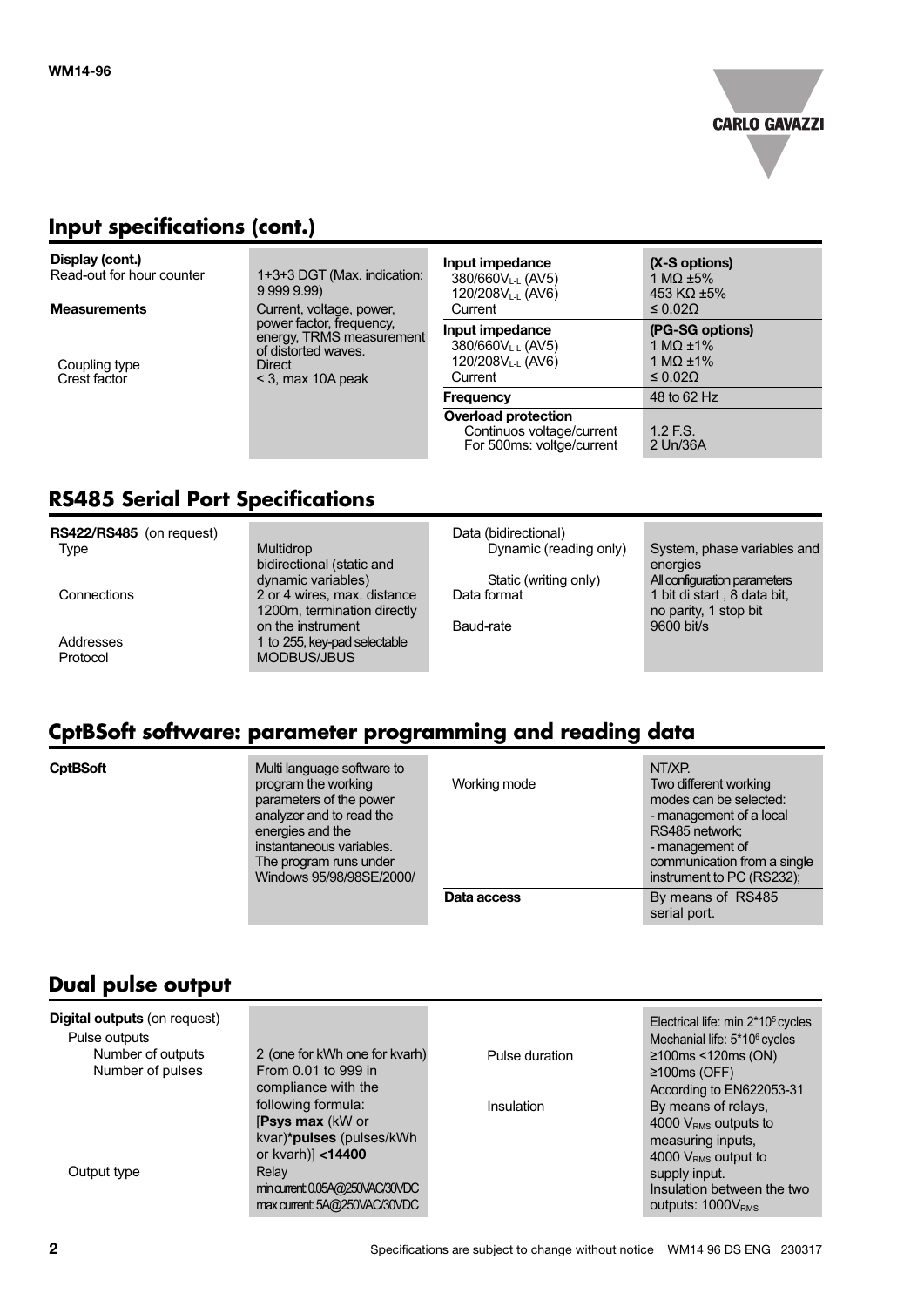

# **Software functions**

| <b>Password</b><br>1st level                     | Numeric code of max. 3<br>digits; 2 protection levels<br>of the programming data<br>Password "0", no<br>protection                                       |               | Page 5: An, An Alarm<br>Page 6: W L1, W L2, W L3<br>Page 7: PF L1, PF L2, PF L3<br>Page 8: var L1, var L2, var L3<br>Page 9: VAL1, VAL2, VAL3          |
|--------------------------------------------------|----------------------------------------------------------------------------------------------------------------------------------------------------------|---------------|--------------------------------------------------------------------------------------------------------------------------------------------------------|
| 2nd level                                        | Password from 1 to 999.<br>all data are protected                                                                                                        |               | Page 10: $VA \Sigma$ , W $\Sigma$ , var $\Sigma$<br>Page 11: VA dmd, W dmd, Hz                                                                         |
| <b>System selection</b>                          | 3-phase with/without n, unbal.<br>3-phase balanced<br>3-phase ARON, unbalanced<br>2-phase<br>Single phase                                                |               | Page 12: W dmd max $(*)$<br>Page 13: Wh (*)<br>Page 14: varh (*)<br>Page 15: VL-L ∑, PF ∑,<br><b>VLN Alarm</b>                                         |
| <b>Transformer ratio</b><br>СT<br>VT             | 1 to 999<br>1.0 to 99.9                                                                                                                                  |               | Page 16: A max (*)<br>Page 17: A dmd max (*)<br>Page 18: hour counter (*)<br>$(*)$ = These variables are                                               |
| <b>Filter</b><br>Operating range                 | 0 to 100% of the input                                                                                                                                   |               | stored in EEPROM when the<br>instrument is switched off                                                                                                |
| Filtering coefficient<br>Filter action           | display scale<br>1 to $16$<br>Measurements, alarms,<br>serial out. (fundamental var: V,<br>A, W and their derived ones).                                 | <b>Alarms</b> | Programmable, for the $VL\Sigma$ and<br>An (neutral current).<br>Note: the alarm is only visual,<br>by means of LED on the front<br>of the instrument. |
| <b>Displaying</b><br>3-phase system with neutral | Up to 3 variables per page<br>Page 1: V L1, V L2, V L3<br>Page 2: V L12, V L23, V L31<br>Page 3: AL1, AL2, AL3<br>Page 4: A L1 dmd, A L2 dmd,<br>AL3 dmd | Reset         | Independent<br>alarm $(VL2, An)$<br>max: A dmd, W dmd<br>all energies (Wh, varh) and<br>hour counter                                                   |

# **Power Supply Specifications**

| <b>Auxiliary power supply</b> | 230VAC<br>$-15 + 10\%$ , 50-60Hz<br>115VAC<br>-15 +10%, 50-60Hz<br>48VAC<br>$-15 + 10\%$ , 50-60Hz |                          | 24VAC<br>-15 +10%, 50-60Hz<br>18 to 60VDC |
|-------------------------------|----------------------------------------------------------------------------------------------------|--------------------------|-------------------------------------------|
|                               |                                                                                                    | <b>Power consumption</b> | AC: 4.5 VA<br>DC: 4W                      |

# **General Specifications**

| Operating<br>temperature<br><b>Storage</b> | 0 to $+50^{\circ}$ C (32 to 122 $^{\circ}$ F)<br>(RH < 90% non condensing)<br>-30 to +60 $^{\circ}$ C (-22 to 140 $^{\circ}$ F) |                     | mesuring inputs and RS485.<br>4000VAC, 500VDC between<br>power supply and RS485 |
|--------------------------------------------|---------------------------------------------------------------------------------------------------------------------------------|---------------------|---------------------------------------------------------------------------------|
| temperature                                | $(RH < 90\%$ non condensing)                                                                                                    | Dielectric strength | 4000 VAC (for 1 min)                                                            |
| <b>Installation category</b>               | Cat. III (IEC 60664, EN60664)                                                                                                   | <b>EMC</b>          |                                                                                 |
| <b>Insulation</b> (for 1 minute)           | 4000VAC, 500VDC<br>between mesuring<br>inputs and power supply.<br>500VAC/DC between                                            | Emissions           | EN50084-1 (class A)<br>residential environment,<br>commerce and light industry  |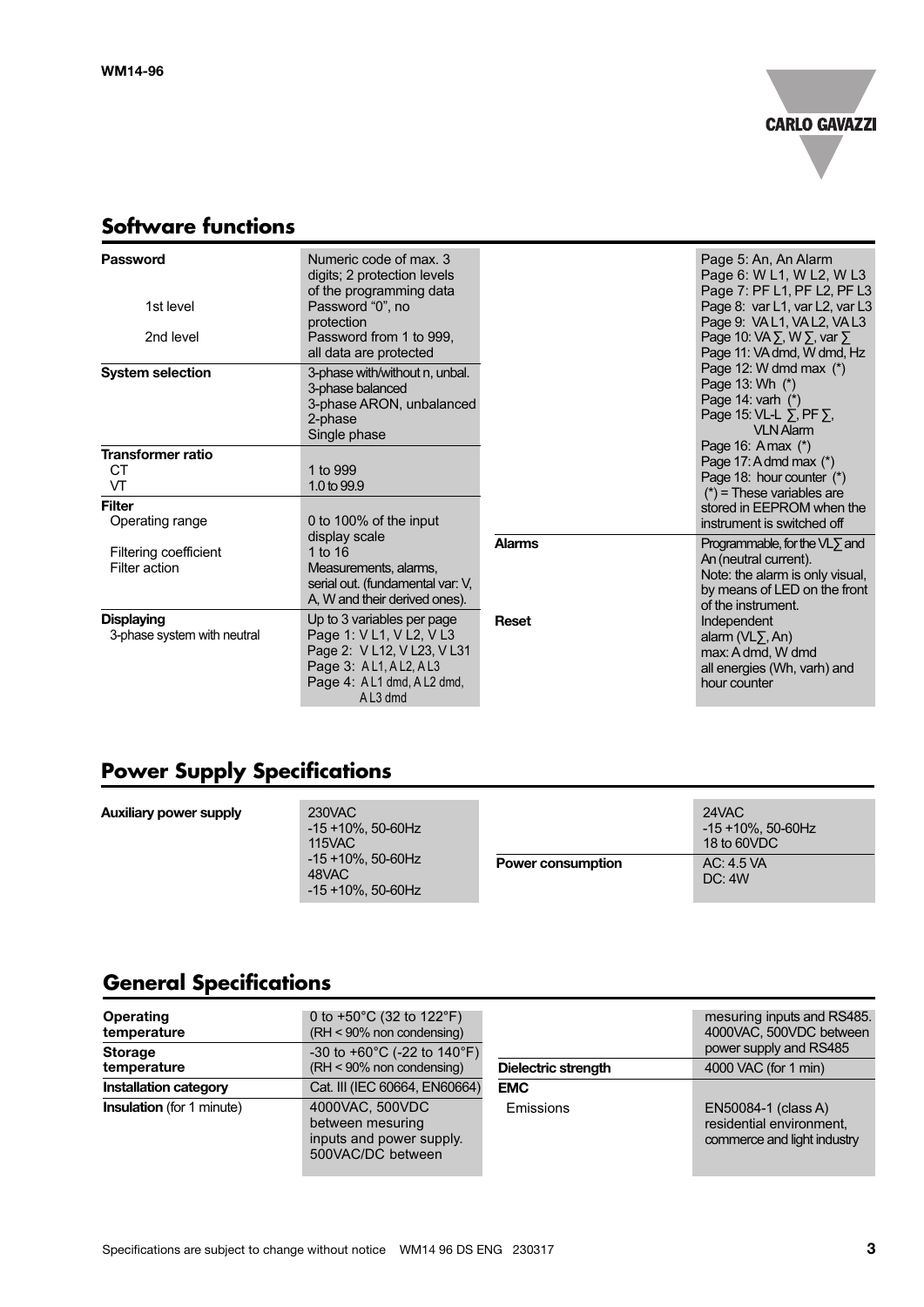

## **General Specifications (cont.)**

| EMC (cont.)<br>Immunity                                 | EN61000-6-2 (class A)<br>industrial environment. | <b>Housing</b><br>Dimensions (WxHxD)<br>Material | $96 \times 96 \times 63$ mm<br><b>ABS</b><br>self-extinguishing: UL 94 V-0 |
|---------------------------------------------------------|--------------------------------------------------|--------------------------------------------------|----------------------------------------------------------------------------|
| Pulse voltage (1.2/50us)<br><b>Safety standards</b>     | EN61000-4-5<br>IEC60664, EN60664                 | Mounting                                         | Panel                                                                      |
| <b>Approvals</b>                                        | CE. cULus                                        | <b>Protection degree</b>                         | Front: IP65 (standard),                                                    |
| <b>Connections 5(6) A</b><br>Max cable cross sect, area | Screw-type<br>$2.5 \text{ mm}^2$                 |                                                  | NEMA4x, NEMA12<br><b>Connections: IP20</b>                                 |
|                                                         |                                                  | Weight                                           | Approx. 400 g (pack. incl.)                                                |

# **Display pages**

| 1 <sup>st</sup> variable<br>V <sub>L1</sub> | $2nd$ variable       |                               |                                                                          |
|---------------------------------------------|----------------------|-------------------------------|--------------------------------------------------------------------------|
|                                             |                      | 3rd variable                  | <b>Note</b>                                                              |
|                                             | V <sub>L2</sub>      | VL <sub>3</sub>               |                                                                          |
| <b>VL12</b>                                 | <b>VL23</b>          | <b>VL31</b><br>of the display | Decimal point blinking on the right                                      |
| AL <sub>1</sub>                             | A <sub>L2</sub>      | A <sub>L3</sub>               |                                                                          |
| AL1 dmd                                     | A L <sub>2</sub> dmd | AL3 dmd                       | $dmd =$ demand (integration time<br>selectable from 1 to 30 minutes)     |
| An                                          | AL.n                 |                               | AL.n if neutral current alarm is<br>active                               |
| WL1                                         | W <sub>L2</sub>      | WL3                           | Decimal point blinking on the right<br>of the display if generated power |
| PF <sub>L1</sub>                            | PF <sub>L2</sub>     | PF <sub>L3</sub>              |                                                                          |
| var L1                                      | var L <sub>2</sub>   | var L3                        | Decimal point blinking on the right<br>of the display if generated power |
| VAL1                                        | VAL <sub>2</sub>     | VAL <sub>3</sub>              |                                                                          |
| VA system                                   | W system             | var system                    |                                                                          |
| VA dmd<br>(system)                          | W dmd<br>(system)    | Hz<br>(system)                | dmd = demand (integration time<br>selectable from 1 to 30 minutes)       |
|                                             | W dmd MAX            |                               | Maximum sys power demand                                                 |
| Wh (MSD)                                    | Wh                   | Wh (LSD)                      | The total indication is given in<br>max 3 groups of 3 digits.            |
| varh (MSD)                                  | varh                 | varh (LSD)                    | The total indication is given in<br>max 3 groups of 3 digits.            |
| V LL system                                 | AL.U                 | PF system                     | AL.U= is activated only if one of<br>VLN is not within the set limits.   |
| A MAX                                       |                      |                               | max. current among the three phases                                      |
| A dmd max                                   |                      |                               | max. dmd current among the three phases                                  |
| h                                           |                      |                               | hour counter                                                             |
|                                             |                      |                               |                                                                          |

MSD: most significant digit LSD: least significant digit



**1) Example of kWh visualization:**

This example is showing 15 933 453.7 kWh

**2) Example of kvarh visualization:**

This example is showing 3 553 944.9 kvarh

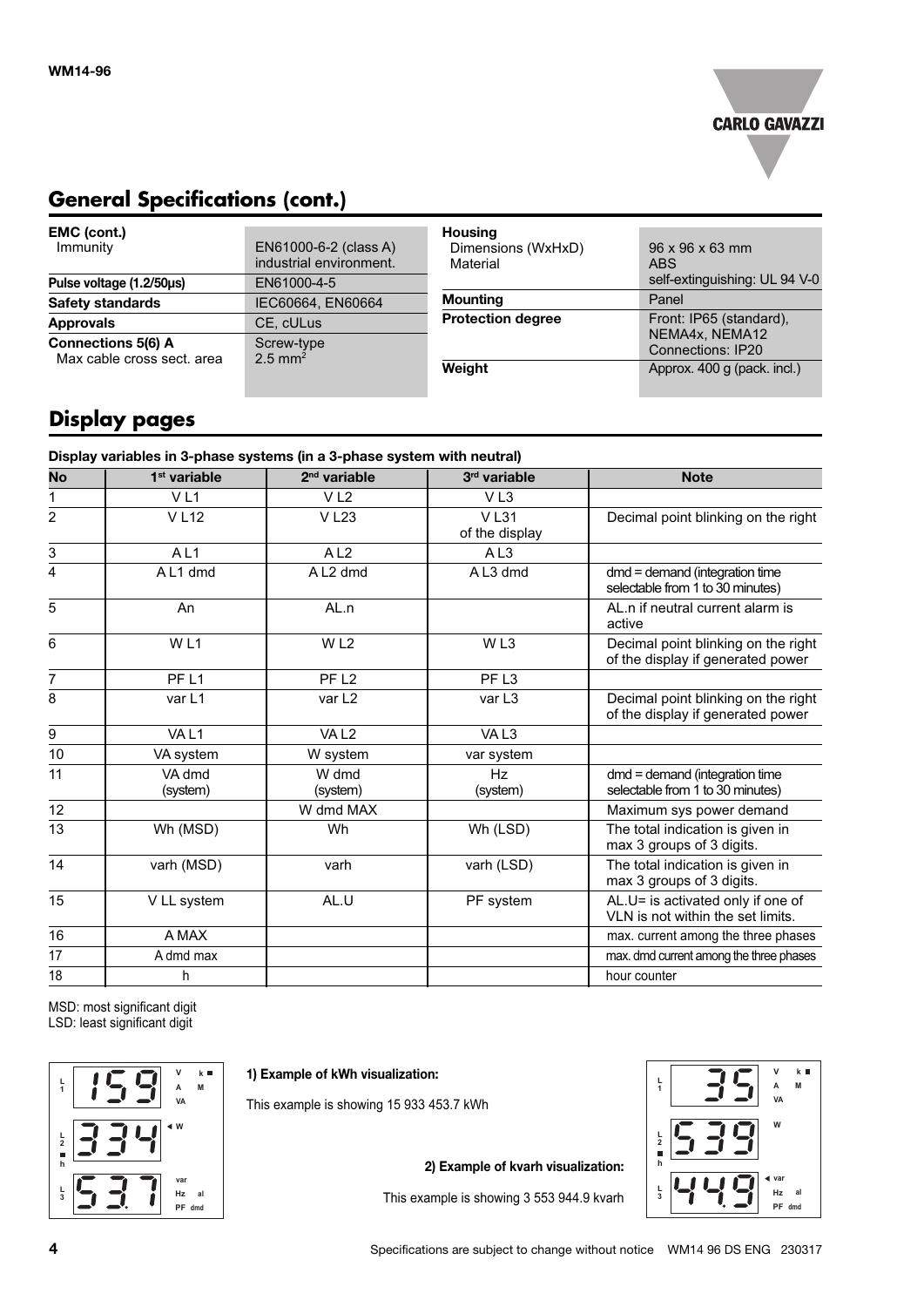

#### **Waveform of the signals that can be measured**



**Figure A Sine wave, undistorted** Fundamental content 100% Harmonic content 0%  $A_{rms} = 1.1107 |\overline{A}|$ 

## **Accuracy**

**kWh**, accuracy (RDG) depending on the current



**Figure B Sine wave, indented** Fundamental content 10...100% Harmonic content 0...90% Frequency spectrum: 3rd to 16th harmonic Additional error: <1% FS

![](_page_4_Figure_9.jpeg)

**Figure C Sine wave, distorted** Fundamental content 70...90% Harmonic content 10...30% Frequency spectrum: 3rd to 16th harmonic Additional error: <0.5% FS

![](_page_4_Figure_11.jpeg)

![](_page_4_Figure_12.jpeg)

![](_page_4_Figure_13.jpeg)

**Phase variables**

: this graph is only referred to instrument models with the "SG or PG" option.

: this graph is only referred to instrument models with the "X or S" option.

# **Used calculation formulas**

Instantaneous effective voltage  $V_{1N} = \sqrt{\frac{1}{n} \cdot \sum_{1}^{n} (V_{1N})_{1}^{2}}$ Instantaneous active power  $W_1 = \frac{1}{n} \cdot \sum_{i=1}^{n} (V_{1N})_i \cdot (A_1)_i$ Instantaneous power factor  $cos\phi_1 = \frac{W_1}{VA_2}$ Instantaneous effective current  $A_1 = \sqrt{\frac{1}{n} \cdot \sum_{i=1}^{n} (A_i)^2}$ 

Instantaneous apparent power  $VA_1 = V_{1N} \cdot A_1$ Instantaneous reactive power  $VAr_1 = \sqrt{(VA_1)^2 - (W_1)^2}$ **System variables** Equivalent 3-phase voltage<br>  $V_{\Sigma} = \frac{V_1 + V_2 + V_3}{3} * \sqrt{3}$ 

3-phase reactive power  

$$
VAr_z = (VAr_1 + VAr_2 + VAr_3)
$$

3-phase active power  $W_2 = W_1 + W_2 + W_3$ 3-phase apparent power  $VA_{\Sigma} = \sqrt{W_{\Sigma}^2 + VAr_{\Sigma}^2}$ 3-phase power factor  $cos\phi_z = \frac{W_z}{VA_z}$ Neutral current  $An = \overline{A_{11} + A_{12} + A_{13}}$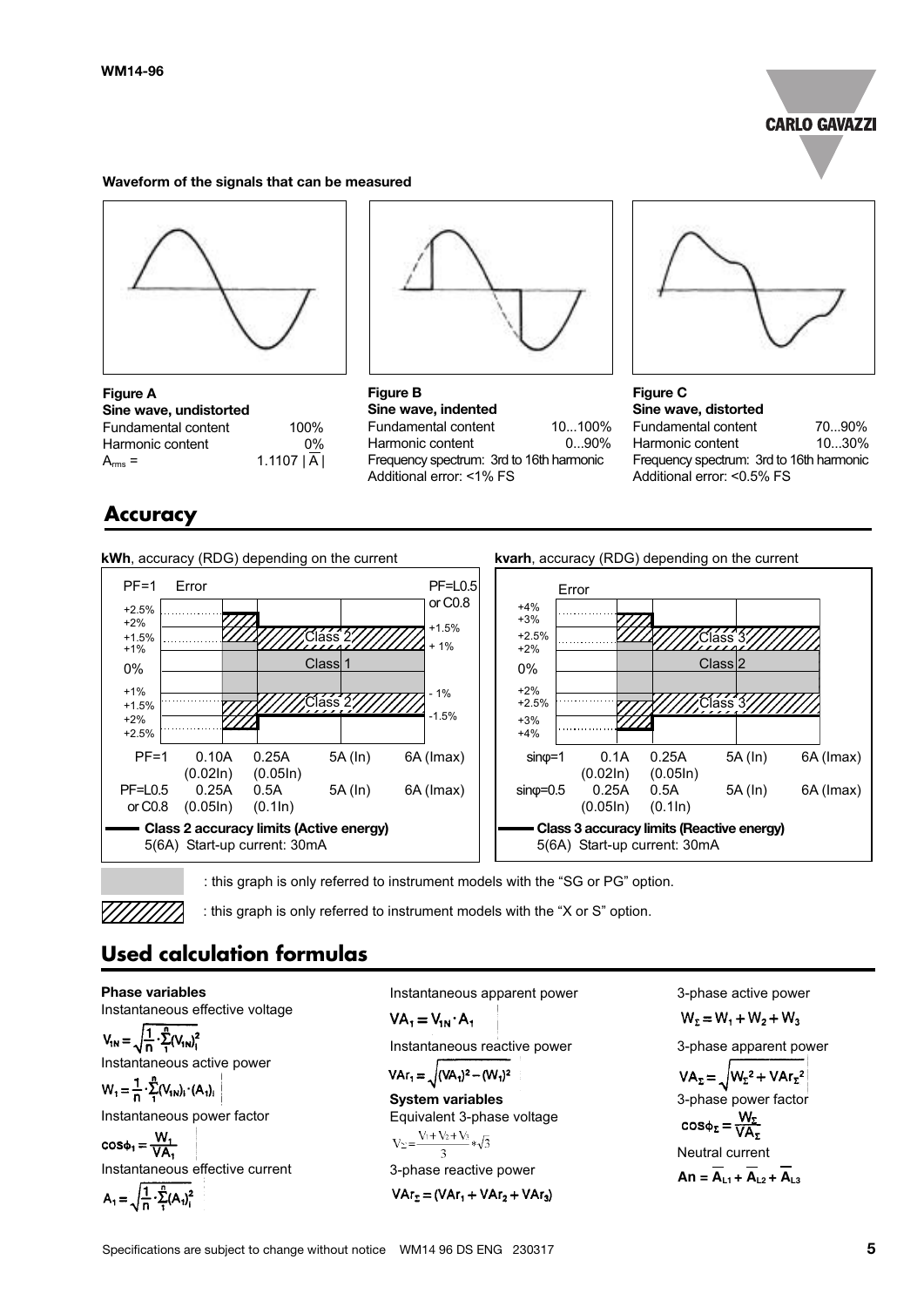![](_page_5_Picture_1.jpeg)

# **Used calculation formulas (cont.)**

![](_page_5_Figure_3.jpeg)

#### **Energy metering**

- Where:
- $i =$  considered phase (L1, L2 or L3)
- $P =$  active power
- Q = reactive power
- $t_1$ ,  $t_2$  = starting and ending time points of consumption recording
- $n =$ time unit
- ∆t =time interval between two successive power consumptions
- $n_1, n_2$  = starting and ending discrete time points of consumption recording

## **Wiring diagrams**

![](_page_5_Figure_14.jpeg)

**F1**= 315mA

**NOTE:** Only for **"PG"** and **"SG"** options: the current measuring inputs are galvanically insulated and therefore they can be connected to ground singly.

**NOTE:** For all models except for **"PG"** or **"SG"** the current inputs can be connected to the lines ONLY by means of current transformers. The direct connection is not allowed.

**ATTENTION:** only one ammeter input can be connected to earth, as shown in the electrical diagrams.